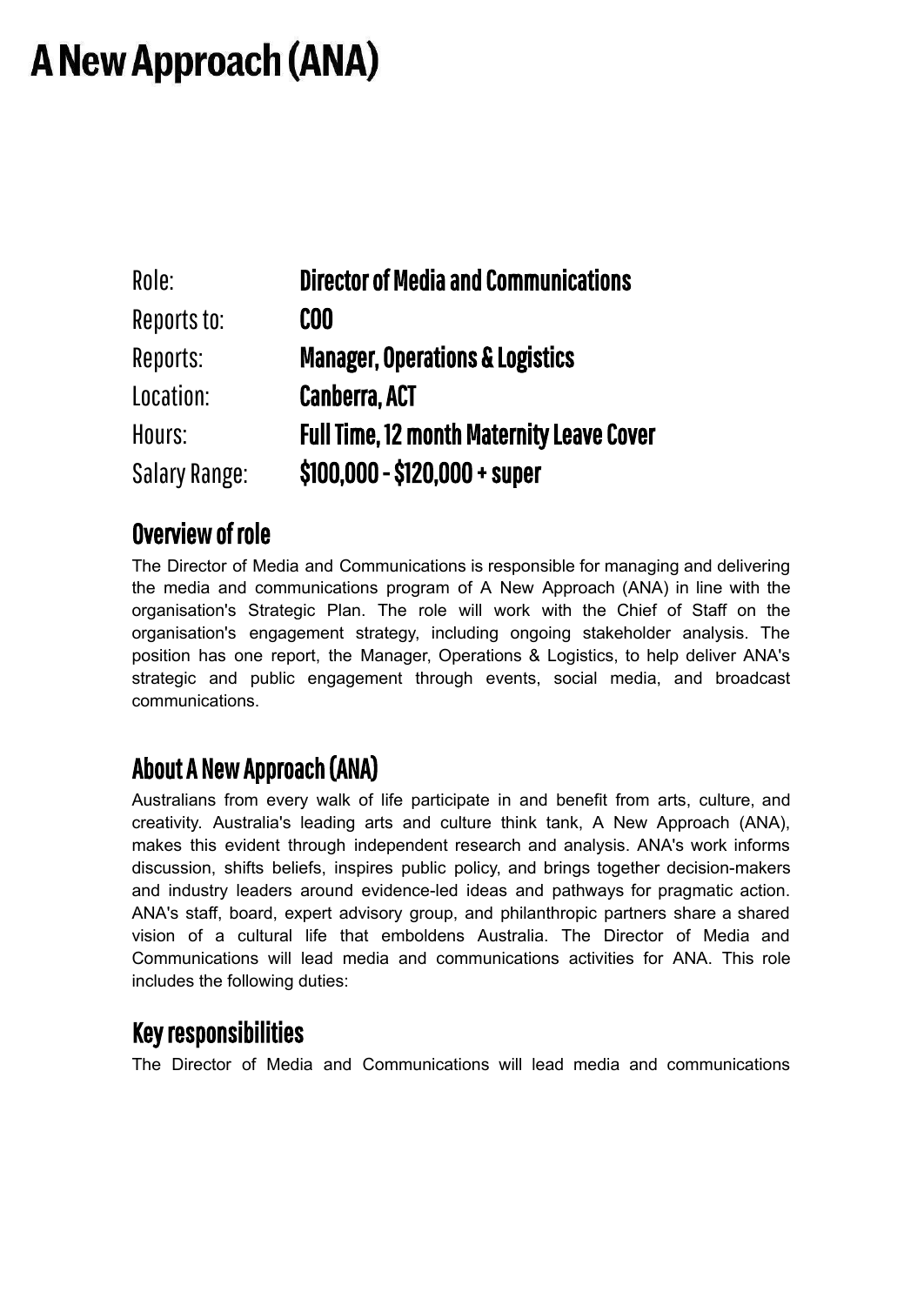## **A New Approach (ANA)**

activities for ANA. This role includes the following duties:

- Develop and implement the media and communication strategy to support ANA's mission,
- Develop essential communications collateral and platforms, including materials to support research outputs, policy engagement, and government relations,
- Identify communication issues and develop and implement proactive measures for issues management and communication activities,
- Provide strategic communication and engagement advice to staff, including the CEO,
- Build and manage media relations and secure coverage across print, radio, online, and TV,
- Evaluate and report on the performance of media and communication strategies,
- Deliver all public relations activities and respond to media enquiries, and
- Develop key messages in line with ANA's strategy to inform the organisation's outward-facing communications and engagement strategy.

#### **Selection Criteria**

- Demonstrated ability to establish, lead and manage a media and communications program in a changing environment, including proven positive and relevant media relationships,
- Proven ability to translate organisational strategic goals into operational solutions and recommendations and exercise sound judgement,
- Highly developed interpersonal skills, including the ability to work collaboratively with a broad range of stakeholders,
- Highly developed oral and written communication skills, including the ability to prepare media and communications material with strict deadlines and under pressure,
- Tertiary qualifications or professional experience relevant to the management of communications is desirable,
- Comfortable with learning and using new technologies and systems, including developing and maintaining relationships remotely